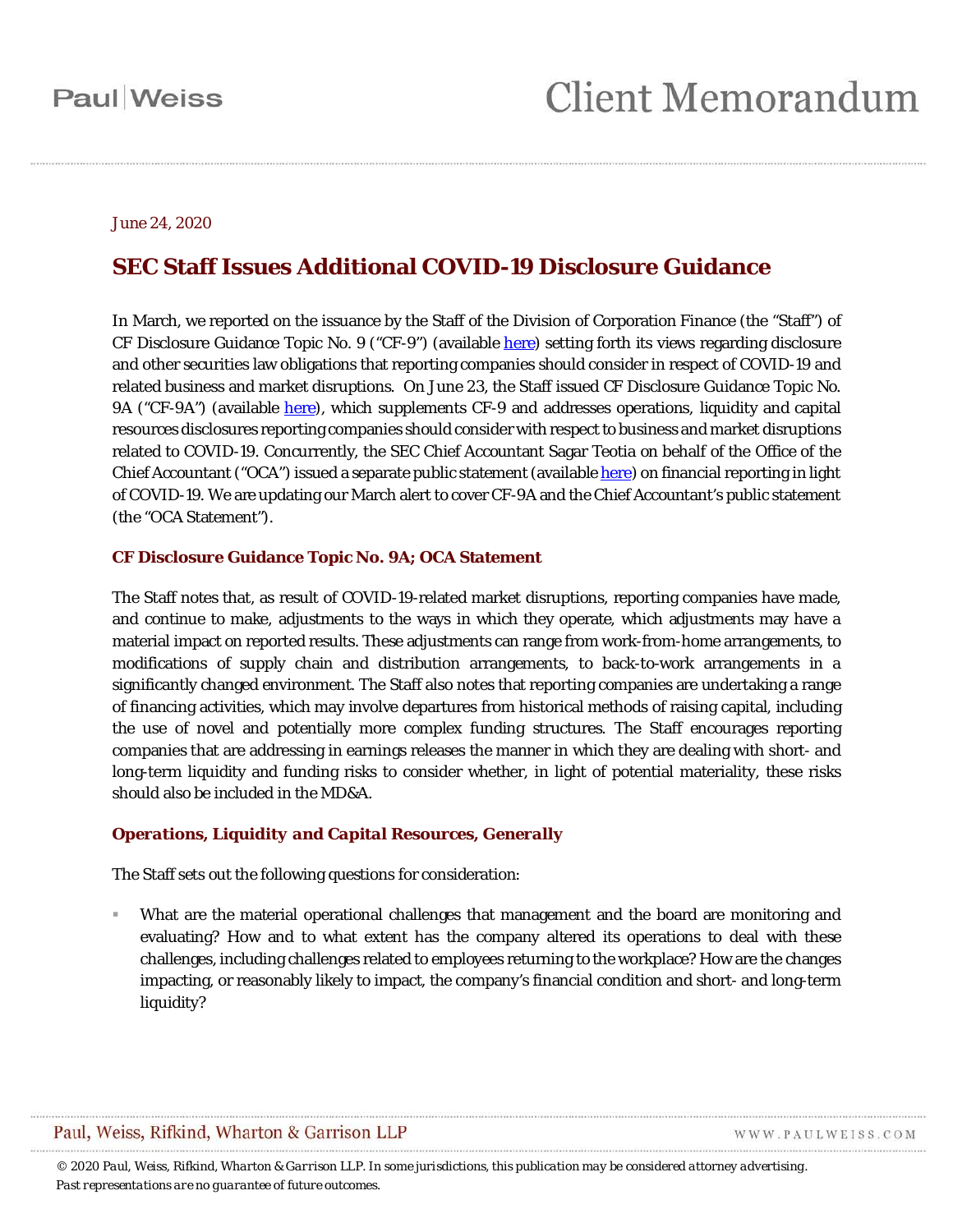# **Client Memorandum**

- How is the overall liquidity position and outlook evolving? To the extent COVID-19 is adversely impacting revenues, are the impacts material to the sources and uses of funds and what assumptions are being made about the magnitude and duration of COVID-19's impact on revenues? Are any decreases in cash flow from operations having a material impact on the liquidity position and outlook?
- Has the company accessed revolving lines of credit or raised capital in the public or private markets to address liquidity needs? Are disclosures regarding these actions and any unused liquidity sources providing investors with a complete discussion of the company's financial condition and liquidity?
- Have COVID-19 related impacts affected the company's ability to access its traditional funding sources on the same or reasonably similar terms as were available in recent periods? Has the company provided additional collateral, guarantees or equity to obtain funding? Have there been material changes in the cost of capital? How has a change, or a potential change, to the company's credit rating impacted the ability to access funding? Do financing arrangements contain terms that limit the company's ability to obtain additional funding? If so, is the uncertainty of additional funding reasonably likely to result in liquidity decreasing such that the company would be unable to maintain current operations?
- Is the company at material risk of not meeting covenants in its credit and other agreements?
- If management includes metrics, such as cash burn rate or daily cash use, in its disclosures, is management providing a clear definition of the metric and explaining how it uses the metric in managing or monitoring liquidity? Are there estimates or assumptions underlying such metrics the disclosure of which is necessary for the metric not to be misleading?
- Has the company reduced its capital expenditures and if so, how? Has the company reduced or suspended share repurchase programs or dividend payments? Has the company ceased any material business operations or disposed of a material asset or line of business? Has the company materially reduced or increased human capital resource expenditures? Are any of these measures temporary and, if so, how long does management expect to maintain them? What factors will management consider in deciding to extend or curtail these measures? What is the short- and long-term impact of these on the company's ability to generate revenues and meet existing and future financial obligations?
- Is the company able to timely service its debt and other obligations? Has the company taken advantage of payment deferrals, forbearance periods or other concessions? What are the concessions and how long will they last? Does management foresee liquidity challenges once those accommodations end?
- Has the company altered terms with its customers, such as extended payment terms or refund periods, and, if so, how have those actions materially affected financial condition or liquidity? Did the company provide concessions or modify terms of arrangements as a landlord or lender that will have a material impact? Has the company modified other contractual arrangements in such a way that the revised terms may materially impact financial condition, liquidity and capital resources?
- Is the company relying on supplier finance programs (also known as supply chain financing, structured trade payables, reverse factoring or vendor financing) to manage cash flow? Have these arrangements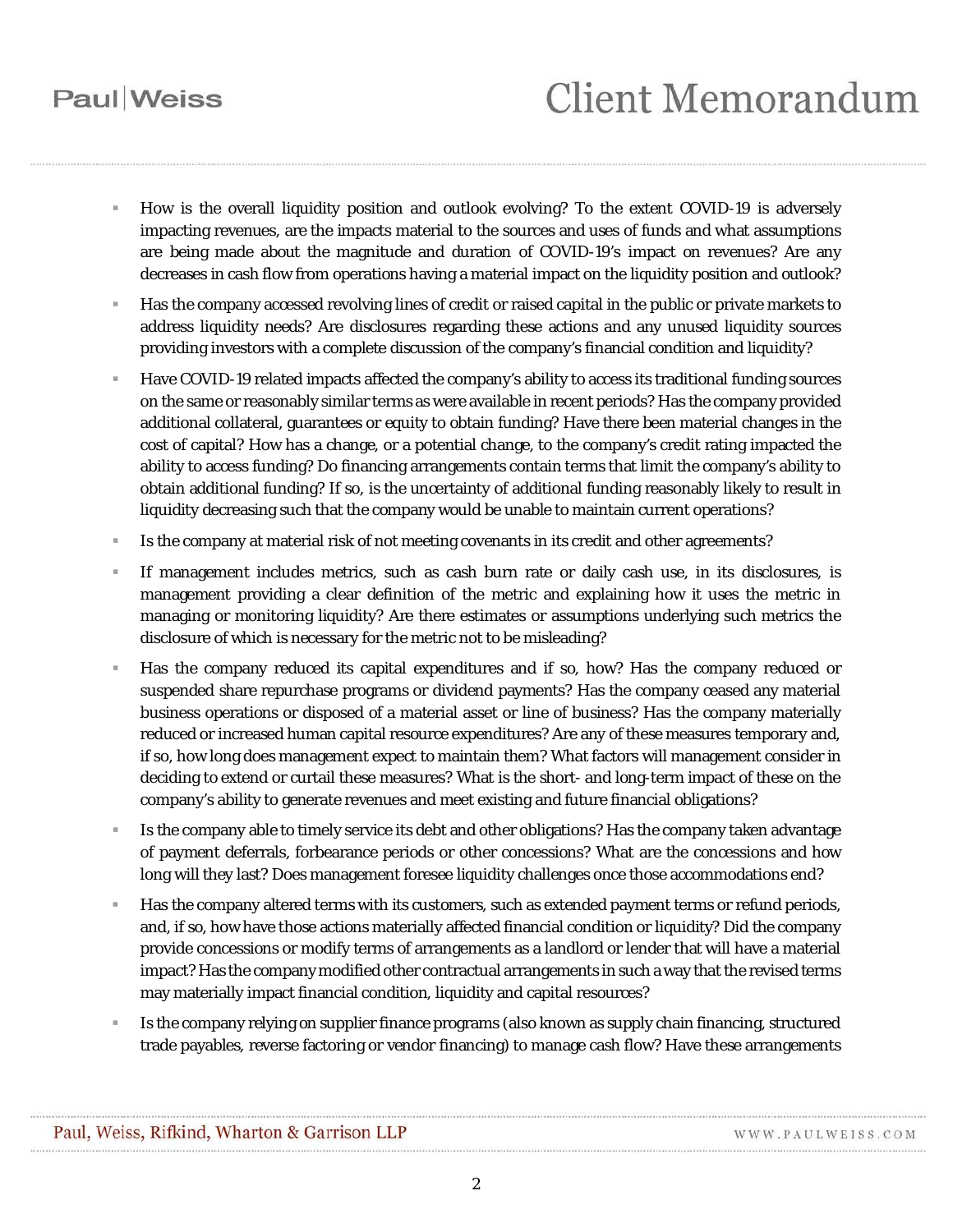## **Client Memorandum**

had a material impact on the balance sheet, statement of cash flows, or short- and long-term liquidity and, if so, how? What are the material terms of the arrangements? Did the company or any subsidiary provide guarantees related to these programs? Does the company face a material risk if a party to the arrangement terminates it? What amounts payable at the end of the period relate to these arrangements, and what portion of these amounts has an intermediary already settled for the company?

 Has management assessed the impact material events that occurred after the end of the reporting period, but before the financial statements are issued, have had or are reasonably likely to have on liquidity and capital resources and considered whether disclosure of subsequent events in the financial statements and known trends or uncertainties in the MD&A is required?

#### *Government Assistance*

For reporting companies that have received federal financial assistance in the form of loans and/or tax relief, the Staff sets out the following questions for consideration:

- How does a loan impact the company's financial condition, liquidity and capital resources? What are the material terms and conditions of any assistance received, and does management anticipate being able to comply with them? Do those terms and conditions limit the ability to seek other sources of financing or affect the cost of capital? Does management reasonably expect restrictions, such as maintaining certain employment levels, to have a material impact on revenues or income from continuing operations or to cause a material change in the relationship between costs and revenues? When such restrictions lapse, does management expect a change in operations in a material way?
- Is the company taking advantage of any recent tax relief and, if so, how does that relief impact shortand long-term liquidity? Does management expect a material tax refund for prior periods?
- Does the assistance involve new material accounting estimates or judgments or materially change a prior critical accounting estimate? What accounting estimates were made, such as the probability a loan will be forgiven, and what uncertainties are involved in applying the related accounting guidance?

#### *Going Concern*

Both CF-9A and the OCA Statement address the possibility that conditions and events, taken as a whole, could raise substantial doubt about a reporting company's ability to meet its obligations as they become due within one year after the issuance of the financial statements (which, for SEC purposes, is when the filing containing the financial statements is made). In each reporting period, including interim periods, management should consider whether relevant conditions and events, taken as a whole, raise substantial doubt about the company's ability to meet its obligations as they become due within the one year. Where substantial doubt about the ability to continue as a going concern exists, management should consider whether its plans alleviate the substantial doubt. The Staff provided a reminder (citing FASB ASC Topic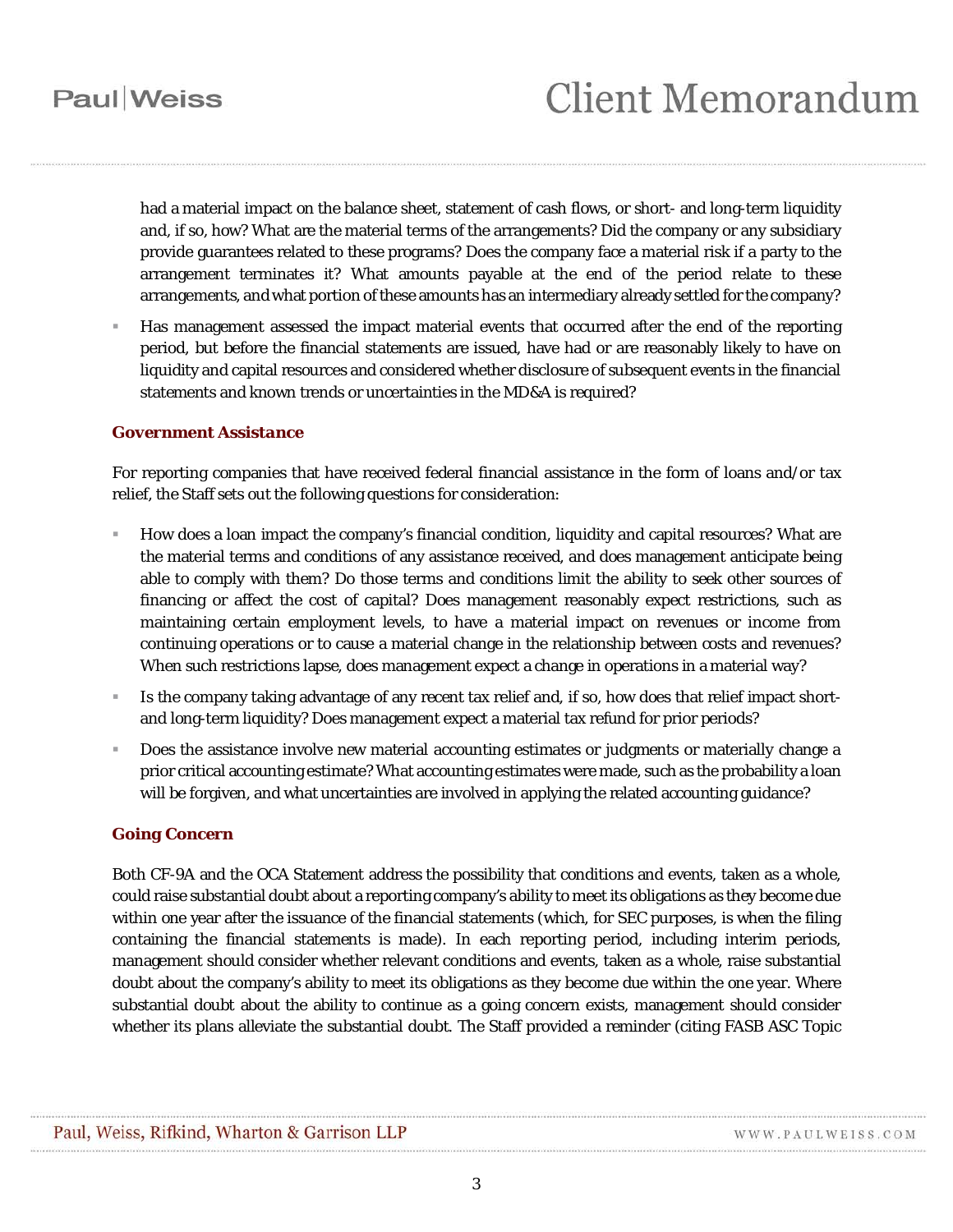# **Client Memorandum**

205-40) that the evaluation by management is to be based on conditions and events known and reasonably known at the date the financial statements are issued, and the evaluation initially should not take into consideration the potential mitigation effects of management's plans that have not been fully implemented.

Where there is substantial doubt about a company's ability to continue as a going concern (after considering management's plans) or the substantial doubt is alleviated by management's plans, management should provide the appropriate disclosures in the financial statements. This may be incremental to other disclosures (*i.e.,* in risk factors or the MD&A) in the relevant report.

The OCA Statement notes that auditors also have a responsibility to evaluate a reporting company's ability to continue as a going concern based on their knowledge of relevant conditions that exist at or occurred prior to the date of the audit report. Although a review of interim financial information is not designed to identify conditions or events that indicate substantial doubt about a company's ability to continue as a going concern, an auditor may become aware of such conditions or events in the course of performing review procedures. In such cases, the auditor should inquire with management and consider the adequacy of the relevant disclosures' conformity with GAAP. If it determines that the relevant disclosure is inadequate such that it represents a departure from GAAP, the auditor should extend the procedures, evaluate the results and communicate as appropriate with the reporting company and its audit committee.

### *Other OCA Statement Topics*

The OCA Statement highlights OCA's inclination to not object to significant judgments and estimates to address COVID-19-related accounting and financial reporting matters that are well reasoned and disclosed in a way that is understandable and useful to investors.

The OCA Statement reiterates OCA's view of the importance of robust internal control over financial reporting ("ICFR") and disclosure controls and procedures ("DCP"). To the extent that financial reporting processes have been modified due to COVID-19, the changes may include consideration of how controls operate or can be tested and whether there are risks that the controls may not be effective in a work-fromhome environment. In addition, changes to the business or additional uncertainties may trigger the need for new or enhanced controls. If any change materially affects, or is reasonably likely to materially affect, ICFR, the change must be disclosed in quarterly filings in the quarter in which it occurred (or the fiscal year, in the case of a foreign private issuer).

OCA also reiterates that, in these times of rapid change and increased uncertainty, the oversight role of the audit committee is critical in promoting high-quality financial reporting.

Finally, OCA reminds all stakeholders of the key role that auditor independence, which is a shared responsibility of the audit committee, management and the auditors, plays in ensuring the credibility of financial statements.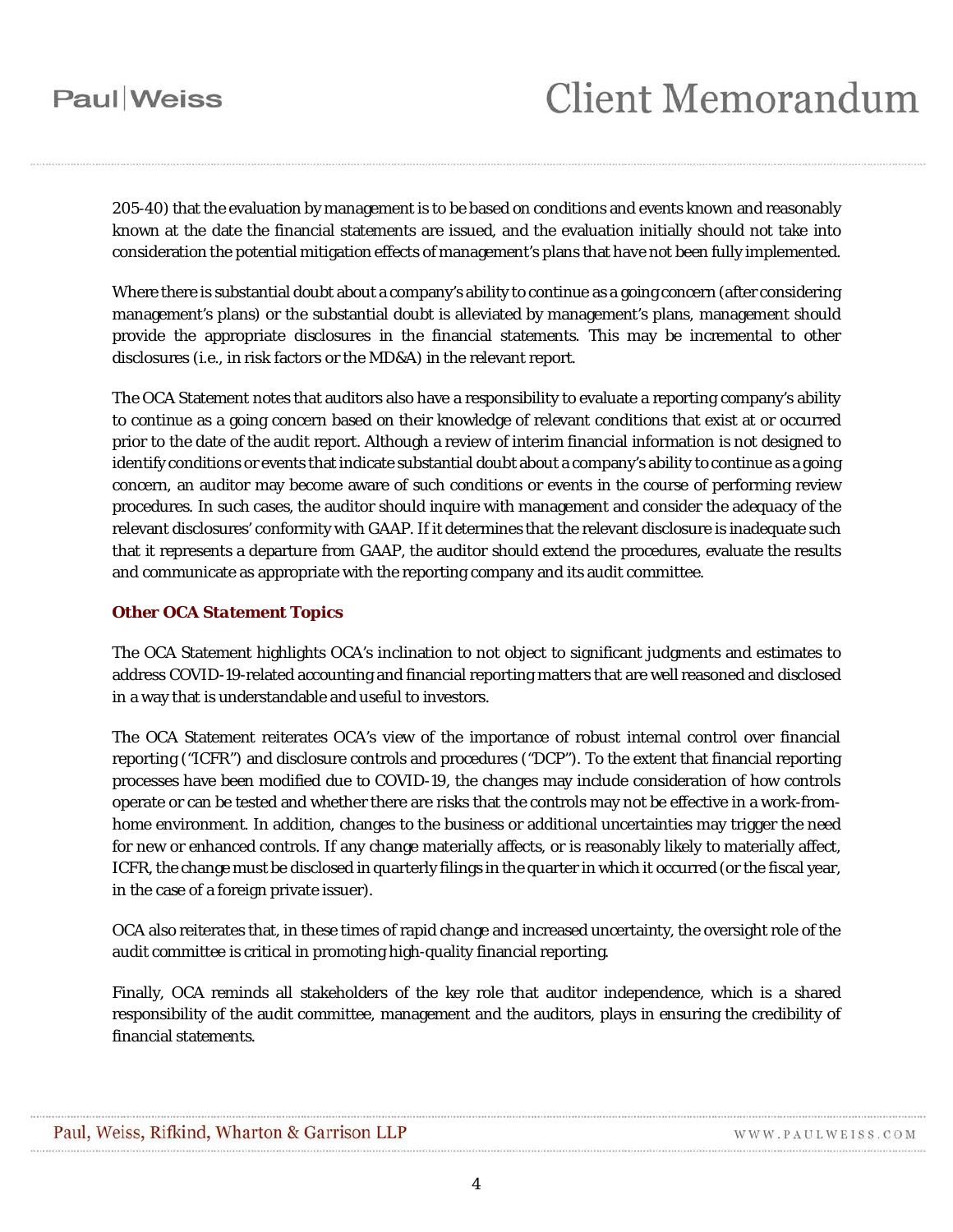### **CF Disclosure Guidance Topic No. 9**

In March, the Staff issued guidance in light of its view that the effects of COVID-19 and related business and market disruptions on reporting companies, management's expectations as to future impacts, management's responses to unfolding events and management's planning for uncertainties can be material to investment and voting decisions. The Staff noted that its rules are, in effect, principles-based and that, notwithstanding the absence of specific line item requirements, discussion of COVID-19-related matters may be necessary or appropriate in the MD&A, the business section, the risk factors, the description of legal proceedings, disclosures relating to DCP and ICFR, and the financial statements.

Disclosures need to be tailored to the specific facts of the reporting company, and they should enable investors to evaluate the current and expected impact of COVID-19 "through the eyes of management." The Staff encouraged reporting companies to proactively revise and update disclosures as facts and circumstances change. The Staff also recognized that many COVID-19 disclosures will have forward-looking elements that may be based on assumptions and expectations regarding future events.

### *Questions to Consider*

The Staff offered some questions for reporting companies to consider (as examples):

- How has COVID-19 impacted the company's financial condition and results of operations? In light of changing trends and the overall economic outlook, how does management expect COVID-19 to impact future operating results and near- and long-term financial condition? Does management expect that COVID-19 will impact future operations differently than how it affected the current period?
- How has COVID-19 impacted the company's capital and financial resources, including overall liquidity position and outlook? Has the cost of, or access to, capital and funding sources, such as revolving credit facilities or other sources, changed, or is it reasonably likely to change? Have sources or uses of cash otherwise been materially impacted? Is there a material uncertainty about the ongoing ability to meet covenants in credit agreements? If a material liquidity deficiency has been identified, what course of action has the company taken or proposed to take to remedy the deficiency?<sup>[1](#page-4-0)</sup> Does management expect to disclose or incur any material COVID-19-related contingencies?

 $\overline{a}$ 

<span id="page-4-0"></span><sup>1</sup> The Staff suggests that reporting companies consider the requirement to disclose known trends and uncertainties as they relate to the ability to service debt or other financial obligations, access the debt markets, including commercial paper or other shortterm financing arrangements, maturity mismatches between borrowing sources and the assets funded by those sources, changes in terms requested by counterparties, changes in the valuation of collateral, and counterparty or customer risk. See prior SEC guidance (availabl[e here\)](https://www.sec.gov/rules/interp/2010/33-9144.pdf).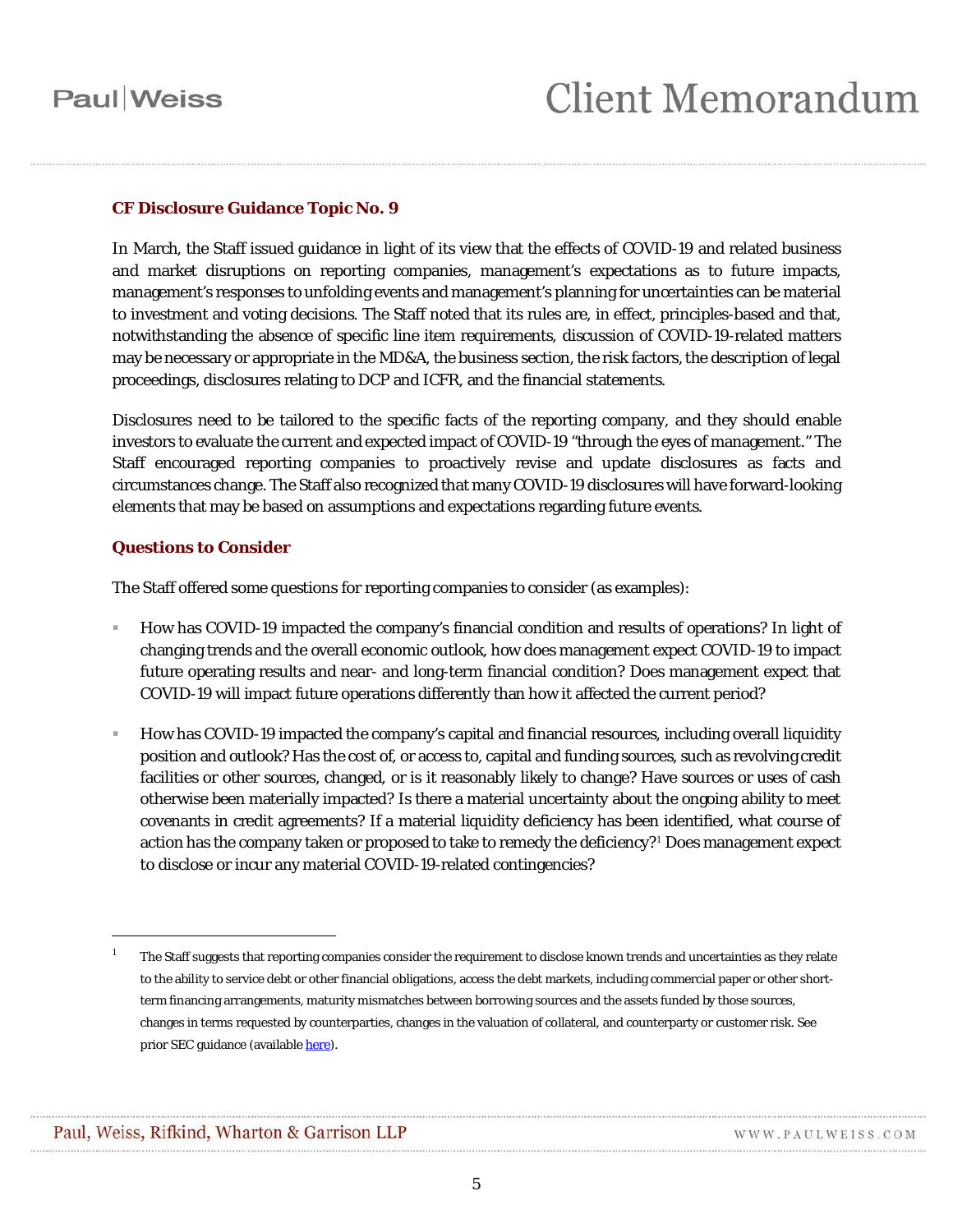- How does management expect COVID-19 to affect assets on the balance sheet and the ability to timely account for those assets? For example, will there be significant changes in judgments in determining the fair-value of assets measured in accordance with GAAP or IFRS?
- Does management anticipate any material impairments (*e.g.*, with respect to goodwill, intangible assets, long-lived assets, right of use assets or investment securities), increases in allowances for credit losses, restructuring charges, other expenses, or changes in accounting judgments that have had or are reasonably likely to have a material impact on the financial statements?
- Have COVID-19-related circumstances, such as work-from-home arrangements, adversely affected the company's ability to maintain operations, including financial reporting systems, ICFR and DCP? If so, what changes in controls have occurred during the current period that materially affect or are reasonably likely to materially affect the company's ICFR? What challenges does management anticipate in the company's ability to maintain these systems and controls?
- Has the company experienced challenges in implementing its business continuity plans or does management foresee requiring material expenditures to do so? Does the company face any material resource constraints in implementing these plans?
- Does management expect COVID-19 to materially affect the demand for the company's products or services?
- Does management anticipate a material adverse impact of COVID-19 on the company's supply chain or the methods used to distribute its products or services? Does management expect the anticipated impact of COVID-19 to materially change the relationship between costs and revenues?
- Will operations be materially impacted by any constraints or other impacts on your human capital resources and productivity?
- Are travel restrictions and border closures expected to have a material impact on the company's ability to operate and achieve its business goals?

### *Reporting Considerations*

The Staff encouraged reporting companies to proactively address financial reporting matters earlier than usual. The Staff cited the example of needing to consult with experts to determine how the evolving COVID-19 situation may impact assets, including impairment of goodwill or other assets.

The Staff also reminded reporting companies of their obligations in respect of non-GAAP/IFRS financial measures as well as the SEC's recent guidance relating to disclosures of performance metrics (available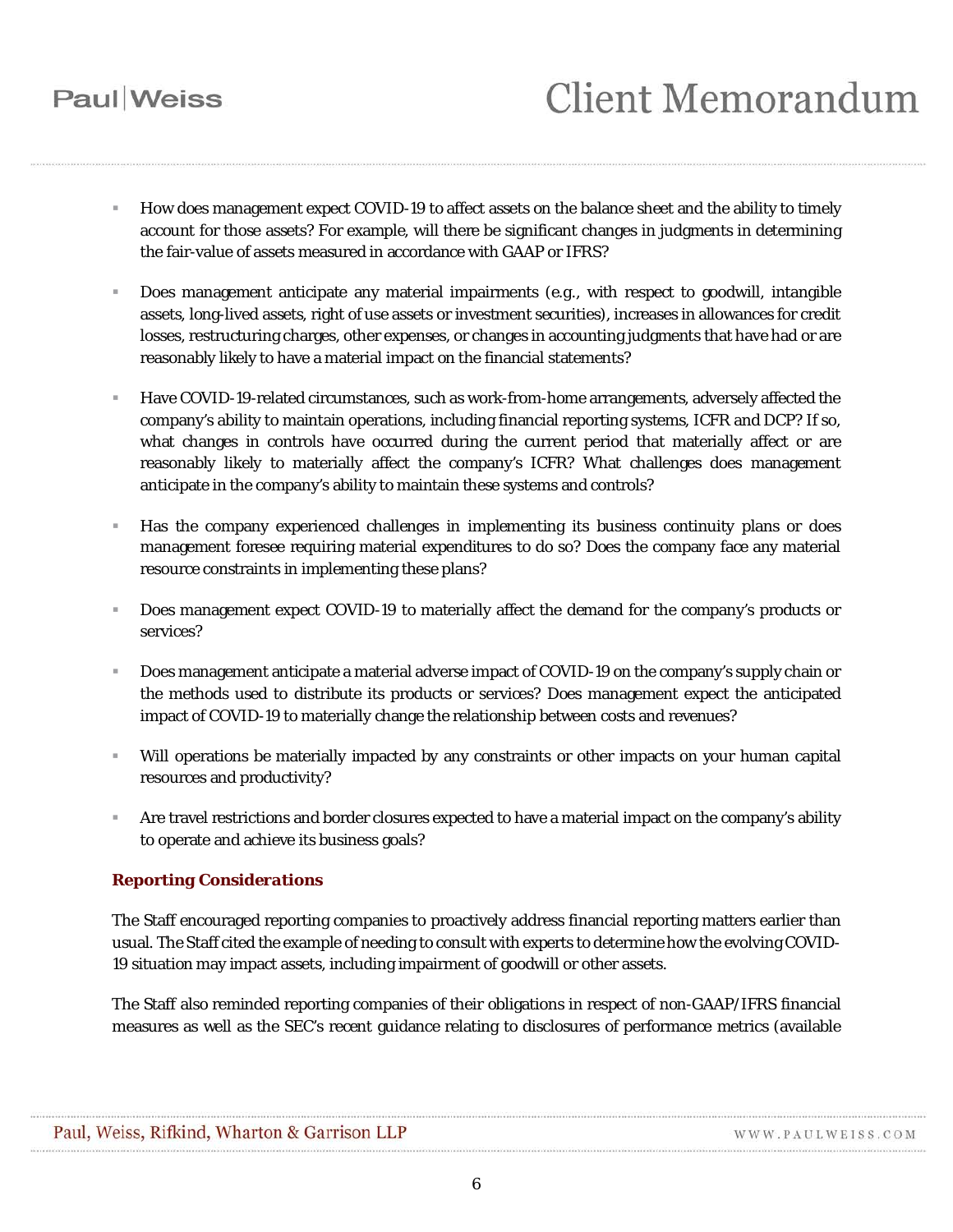## **Client Memorandum**

[here\)](https://www.sec.gov/rules/interp/2020/33-10751.pdf). The Staff noted that, to the extent a reporting company presents a non-GAAP/IFRS financial measure or performance metric to adjust for or explain the impact of COVID-19, or changes the method by which it calculates a metric as a result of COVID-19, it would be appropriate to highlight why management finds the measure or metric useful and how it helps investors assess the impact of COVID-19 on the reporting company's financial position and results of operations.

Where GAAP/IFRS financial measures are not yet available at the time of an earnings release, the Staff indicated that it would not object to reporting companies reconciling a non-GAAP/IFRS financial measure to preliminary GAAP/IFRS results that either include provisional amount(s) based on a reasonable estimate, or a range of reasonably estimable GAAP/IFRS results.<sup>[2](#page-6-0)</sup> The Staff noted that this accommodation reflects the view that non-GAAP/IFRS financial measures and performance metrics can be a useful way for management to share with the market how it and the board are assessing the current and potential impact of COVID-19 on operating results and financial condition.

The Staff cautioned that, if a reporting company presents non-GAAP/IFRS financial measures that are reconciled to provisional amount(s) or an estimated range of GAAP/IFRS financial measures in reliance on its accommodation, management should limit the measures in its presentation to those non-GAAP/IFRS financial measures it is using to report financial results to the board. If a reporting company presents non-GAAP/IFRS financial measures that are reconciled to provisional amount(s) or an estimated range of GAAP/IFRS financial measures, it should explain, to the extent practicable, why the line item(s) or accounting is incomplete, and what additional information or analysis may be needed to complete the accounting.

\* \* \*

 $\overline{a}$ 

<span id="page-6-0"></span> $^{\rm 2}$  For example, if a reporting company intends to disclose on an earnings call its EBITDA, it could reconcile that measure to either its GAAP/IFRS earnings, a reasonable estimate of its GAAP/IFRS earnings that includes a provisional amount, or its reasonable estimate of a range of GAAP/IFRS earnings. The provisional amount or range should reflect a reasonable estimate of COVID-19-related charges not yet finalized, such as impairment charges.